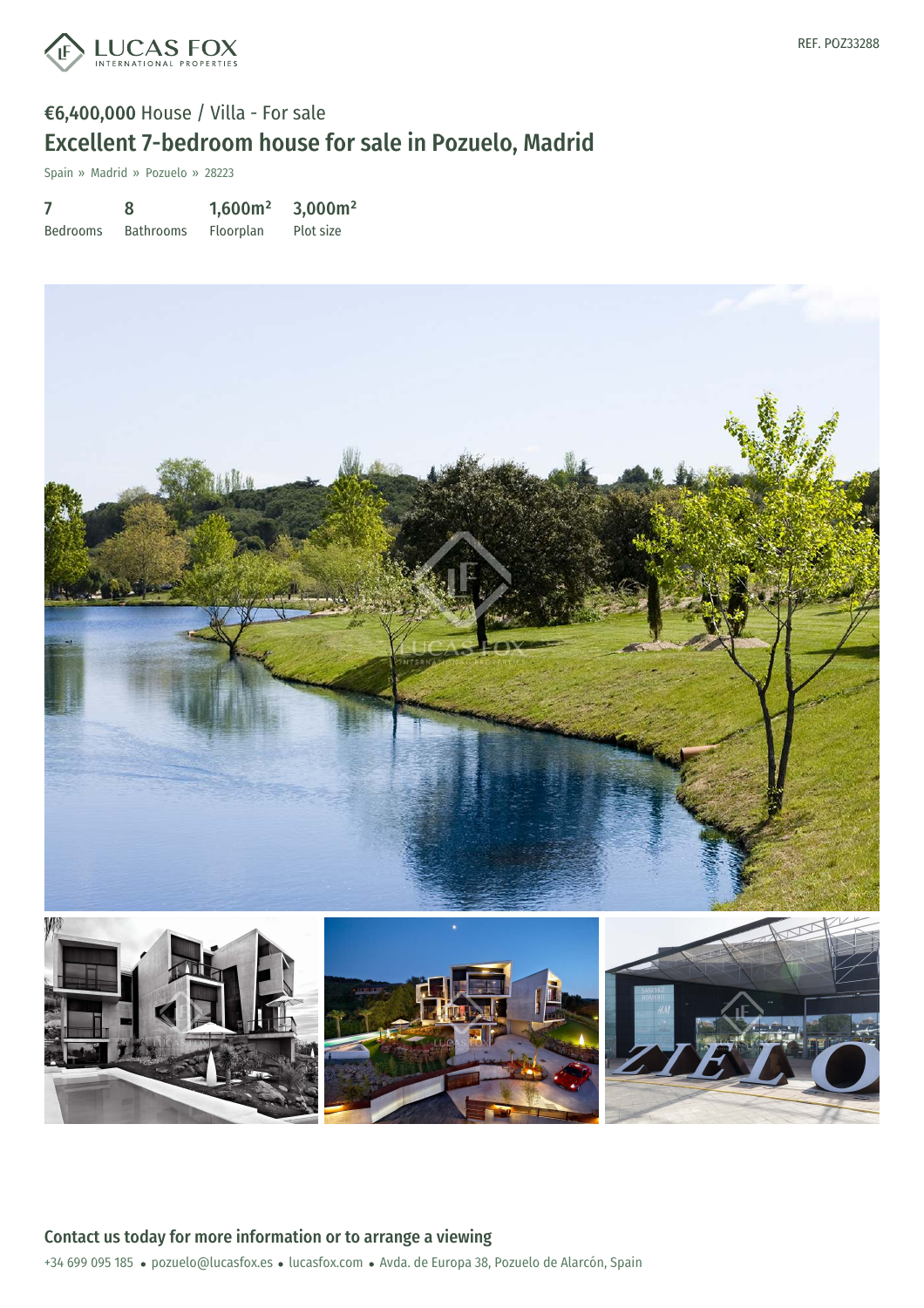

## €6,400,000 House / Villa - For sale Excellent 7-bedroom house for sale in Pozuelo, Madrid

Spain » Madrid » Pozuelo » 28223

|                 | 8                | 1,600m <sup>2</sup> | 3,000m <sup>2</sup> |
|-----------------|------------------|---------------------|---------------------|
| <b>Bedrooms</b> | <b>Bathrooms</b> | Floorplan           | Plot size           |

#### **OVERVIEW**

## Three avant-garde villas with an exclusive project, to enjoy life to the full, and signature architecture for sale in one of the best locations in Pozuelo, Somosaguas A.

Lucas Fox is pleased to present this opportunity, one of the most unique and exclusive residential projects available in the Somosaguas area. To safeguard the privacy of future buyers and due to the exclusivity with which the project was conceived, the specific information will be obtained through a face-to-face meeting with the architects behind this exceptional property.

It is a set of 3 impressive family villas, each distributed over 3 floors, designed with great attention to detail, for the delight and enjoyment of family life, just 12 minutes from the centre of Madrid and with completely independent plots.

The architects for this project were inspired by the essence of nature and humankind with the aim of achieving balance, calm and inner peace in the home. They rely on the purest organic materials, such as wood, concrete, metal and glass, to find simple but long-lasting solutions and discover unexplored architectural elements that normalize the extraordinary.

Architecture that will not go unnoticed and whose design will be unique in the area. With concrete as the main feature, the project creates wide spaces, with large windows, special views and a unique layout, playing with vertical and horizontal walls to create unique spaces.

In short, if you are looking to live in the best area of Madrid and Pozuelo, a few minutes from the Casa de Campo, with a modern design that goes beyond anything ever seen in the area and exceptional quality both inside and outside, do not hesitate to request more i[nformation.](mailto:pozuelo@lucasfox.es)

The images presented here are of the area and of a project with similar architecture, but the final images and plans of the project will be obtained after a personal meeting with Lucas Fox and the designers.

Contact Lucas Fox by email or phone to arrange a visit and learn more about this exceptional project. We are available 7 days a week to adapt to the needs of our clients.



#### [lucasfox.com/go/poz33288](https://www.lucasfox.com/go/poz33288)

Garden, Indoor swimming pool, Swimming pool, Concierge service, Gym, High ceilings, Natural light, Underfloor heating, Air conditioning, Alarm, Barbecue, Built-in wardrobes, Chill out area, Domotic system, Double glazing, Equipped Kitchen, Exterior, Fireplace, Heating, Near international schools, New build, Pet-friendly, Storage room, Walk-in wardrobe

### Contact us today for more information or to arrange a viewing

+34 699 095 185 · pozuelo@lucasfox.es · lucasfox.com · Avda. de Europa 38, Pozuelo de Alarcón, Spain